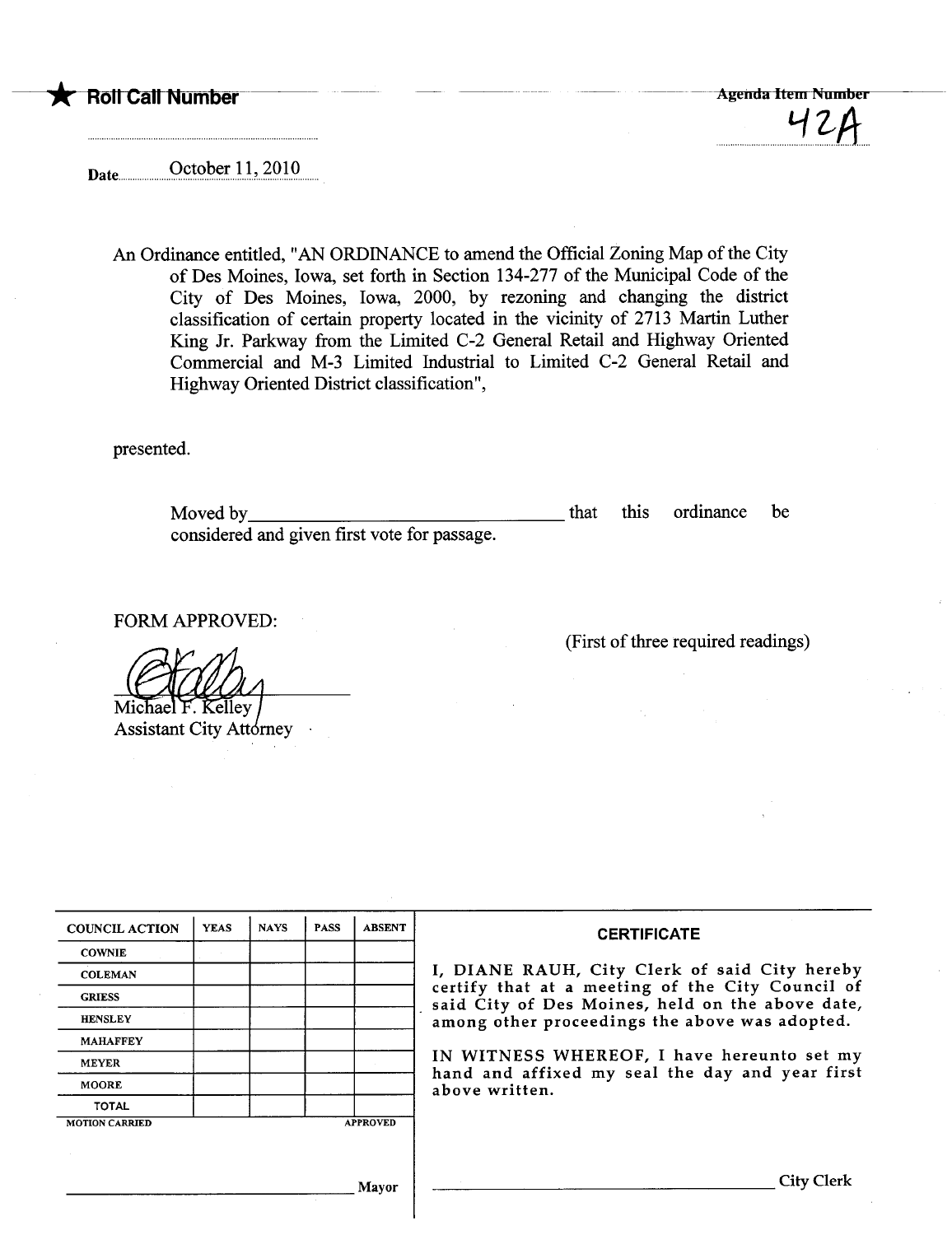## ORDINANCE NO.

AN ORDINANCE to amend the Official Zoning Map of the City of Des Moines, Iowa, set forth in Section 134-277 of the Municipal Code of the City of Des Moines, Iowa, 2000, by rezoning and changing the district classification of certain property located in the vicinity of 2713 Martin Luther King Jr. Parkway from the Limted C-2 General Retail and Highway Oriented Commercial and M-3 Limted Industrial to Limited C-2 General Retail and Highway Oriented District classification.

Be It Ordaied by the City Council of the City of Des Moines, Iowa:

Section 1. That the Official Zoning Map of the City of Des Moines, Iowa, set forth in

Section 134-277 of the Muncipal Code of the City of Des Moines, Iowa, 2000, be and the same

is hereby amended by rezoning and changing the district classification of certain property located

in the vicinity of 2713 Martin Luther King Jr. Parkway, more fully described as follows, from

the Limted C-2 General Retal and Highway Oriented Commercial and M-3 Limted Industral

to Limited C-2 General Retail and Highway Oriented District classification:

(Conditional "C-2" to (a new) Conditional "C-2") (Except the West 7 feet) the West 107 feet of Lot 3, Lambert Place, an Official Plat, all now included in and forming a part of the City of Des Moines, Polk County, Iowa. ("M-3" to Conditional "C-2") (Except the West 107 feet) Lot 3, Lambert Place, an Official Plat, all now included in and forming a part of the City of Des Moines, Polk County, Iowa.

Sec. 2. That this ordinance and the zoning granted by the terms hereof are subject to the

following imposed additional conditions which have been agreed to and accepted by execution

of an Acceptance of Rezoning Ordinance by all owners of said property and are binding upon

the owners and their successors, heirs, and assigns as follows:

A. Prohibit the use of the property for adult entertainment businesses, package goods liquor stores, pawn shops, financial institutions whereby a majority of loans are made based on collateral of future payroll or vehicle titles, off-premises advertising signs, taverns and night clubs.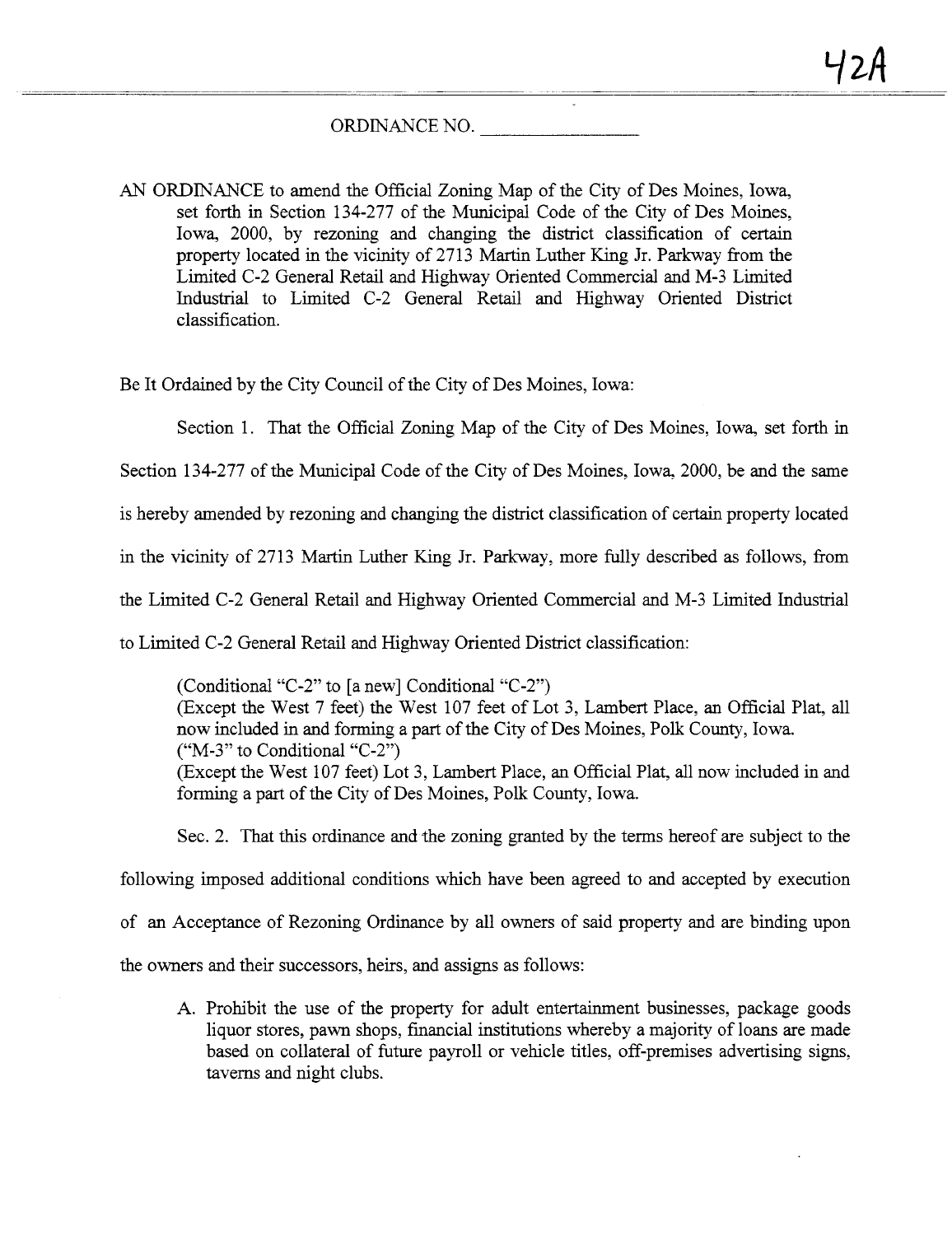- B. Any change of use, alteration, or improvement to the existing buildings or use of the property (including legitimizing current non-conforming uses) shall cause the entire site to have to come into conformance with all applicable building codes with issuance of a Certificate of Occupancy.
- C. Any change of use, alteration, or improvement to the existing buildings or use of the property (including legitimizing current non-conforming uses) shall cause the entire site to conform with a Site Plan in accordance with all current site plan requirements.
- D. Any use of the property for a vehicle display lot shall cause the entire vehicle display lot to conform with a Site Plan reviewed by the Plan and Zoning Commission under the design guidelines for vehicle display lots.
- E. Removal of the existing off-premises advertising sign (bilboard) based upon the terms of the lease.
- F. A copy of the current billboard lease must be supplied to Zoning Enforcement staff upon approval of rezonig.
- G. Stormwater management for any Site Plan shall be designed to meet curent stadards applicable to site areas over an acre. (Including water quantity and water quality).
- Sec. 3. This ordinance shall be in full force and effect from and after its passage and

publication as provided by law.

Sec. 4. The City Clerk is hereby authorized and directed to cause a certified copy of the

Acceptance of Rezoning Ordinance, this ordinance, a vicinity map, and proof of publication of

this ordinance, to be properly filed in the office of the Polk County Recorder.

FORM APPROVED:

fiael F. Kellev

Assistant City Attorney